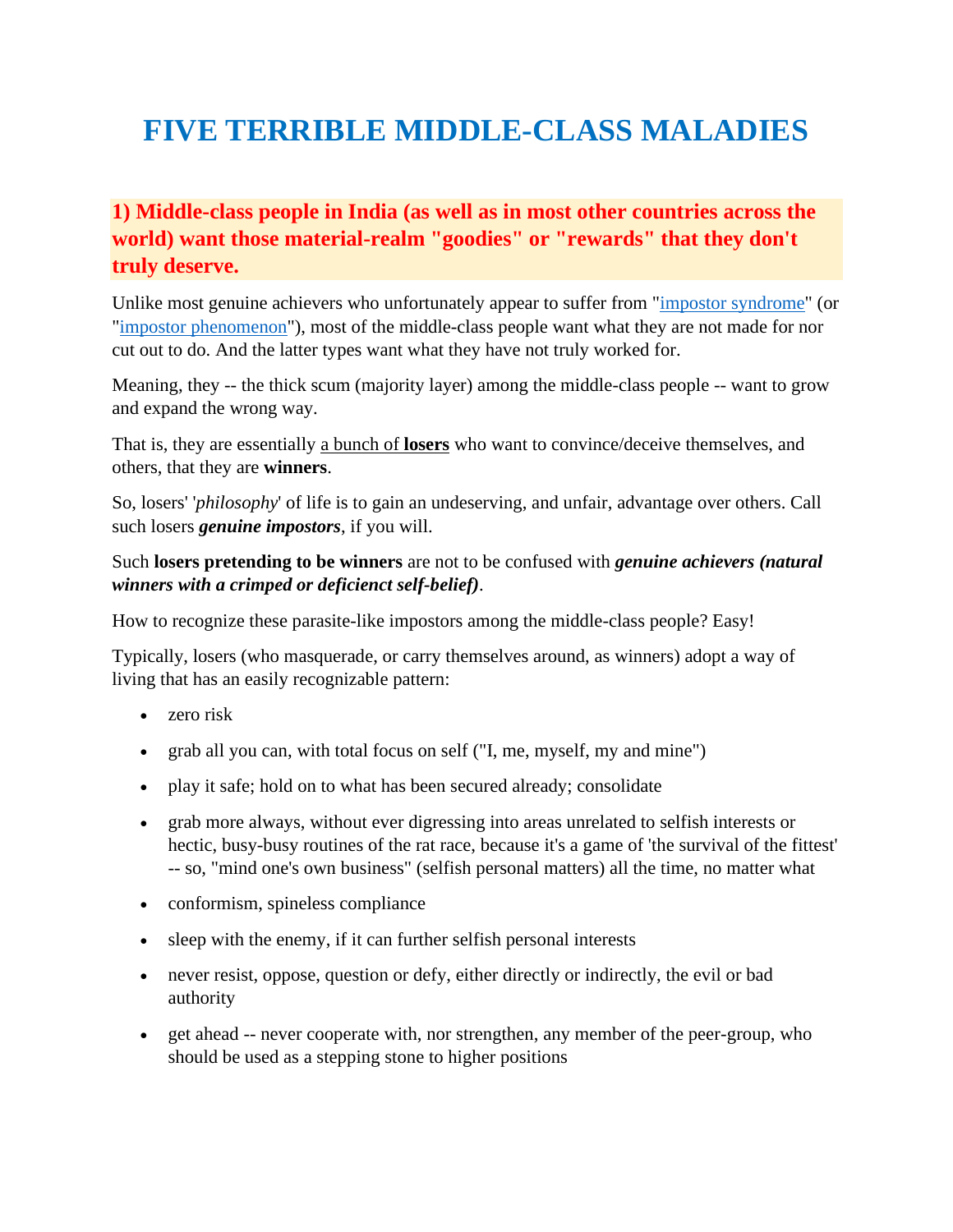- use-and-throw, manipulate, exploit, cheat, betray, back-stab peers, especially when you can bask in their reflected glory
- winner takes all (so win at all costs, either by hook or by crook)
- ends alone matter, not the means (*so losers don't have a sense of history, nor a global outlook, much less any inner moral compass or reference point for ethics; nor do they have any respect and appreciation for the symbiotic relationship that should exist between the part and the whole*.)

*To be sure, there is no contradiction in what follows below*:

## **2) The majority scumbags among the middle class want what they don't deserve – and they want it the easy way or through crooked, unfair, corrupt, questionable, insincere, dubious, or unholy means.**

Most middle-class people, especially the majority impostor segment, receive some craved-for (but undeserving) early success in life either through "beginner's luck" or through sheer providence; either because of other people's kindness and generosity or through wrong/dubious means. Later, they refuse to use such early success as a springboard, foundation or starting point for real hard work, genuine growth, complete transformation; they don't put in adequate and sustained efforts to build on such early success for the right goals.

Instead, they mistake early success for true success, or tend to take it for granted, feeling a sense of entitlement.

Worse, they infer a wrong cause-effect behind their "success". They begin to believe use of wrong means has paid off, that it is okay to use wrong means. So, in pursuit of *more* (*and more*) "success", "rewards" or "dividends", losers (masquerading as winners) begin to tread the "grey zone" -- that thin, almost blurred, boundary which separates "good" from "bad", "light" from "darkness", "white" from "black".

Next, they decide to double down on employing wrong means, dubious methods, corrupt techniques, unethical strategies, insincere or dishonest ploys all the time, throughout their lifetime, confusing them for the authentic and right way to 'true success'. And they try to rationalize or explain it all away by invoking family compulsions, real-life practicalities, realism, etc.

And they persist with the wrong means even when it no longer produces the desired or hoped-for results. Worse, they don't even pause to review the means and methods that are failing over and over again, landing them in ever deeper, complex troubles.

Or, they settle for a humdrum, 'grey-zone' life of routines -- predictable, hectic, formula-like lifestyle patterns of the cut-throat 'rat race' characterized by the following:

• mediocrity, slow-burn, organism-level instinct for survival and self-perpetuation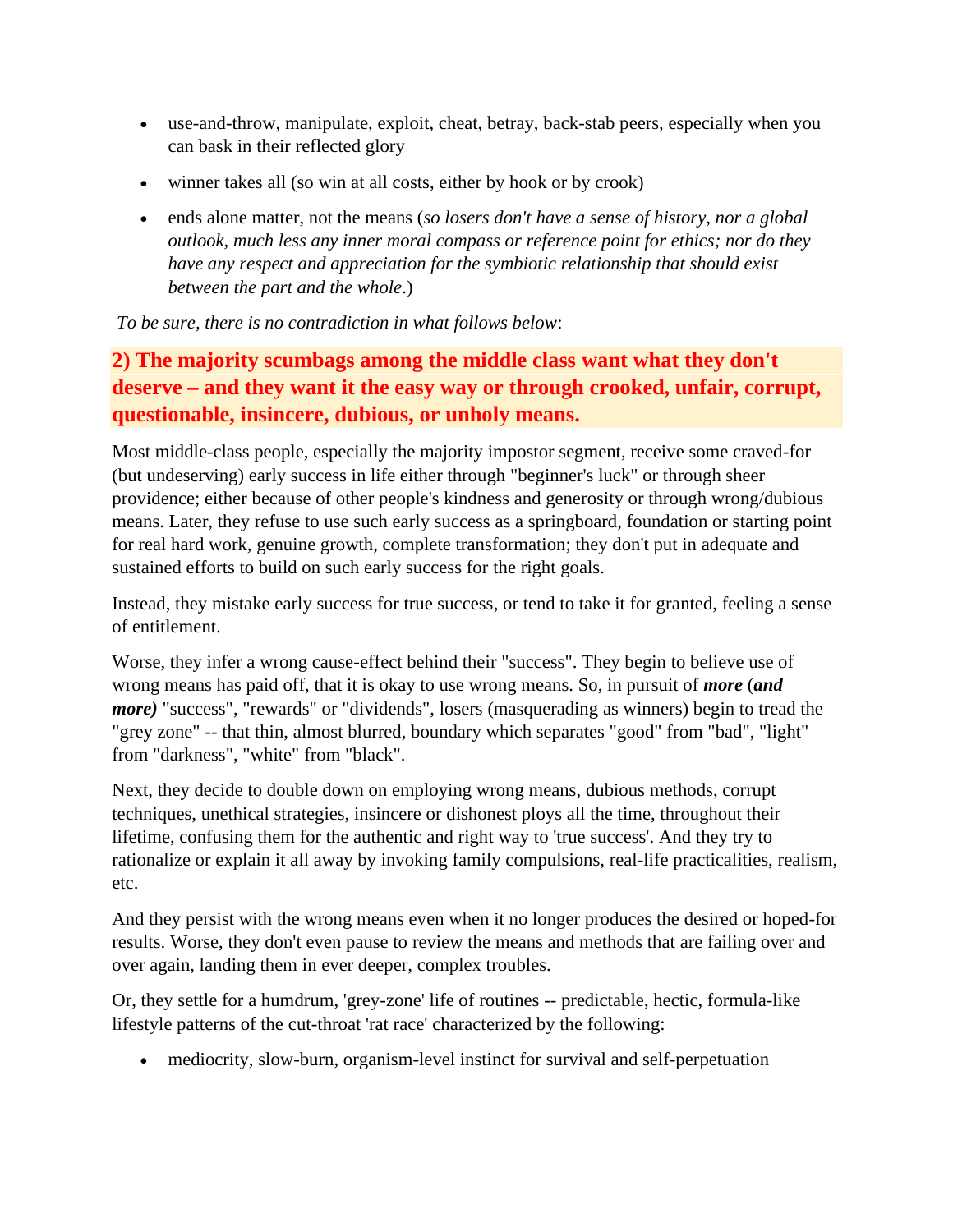- conformism, compliance, complacence, risk-aversion, non-committalism (vis-a-vis community)
- 'asset'-accumulation, crass consumerism, zombie-like 'lifeless life' devoid of vitality, lifeforce, sanctity and inner significance, but full of hot air, make-believe, pretense, delusions of grandeur, self-deceptions.

**[***The losers / impostors take and post lots of selfies and other inane, ego-gratifying content on social media; vicariously watch reality TV and other such mind-numbing, voyeuristic or addictive content, including live sports telecasts; enjoy or even take part in so-called talent shows for singing and dancing, etc; upload or share recordings of their perceived / imagined 'talent'; spend ill-earned money on branded clothes, branded accessories, branded gadgets, branded goods, branded products, branded services, branded technologies, or luxuries and acquired tastes beyond their ordinary means (like, say, expensive imported liquor or imported foods extracted through violent, cruel, inhuman methods -- to afford which, they amass wealth via unholy means, or by being mingy-stingy in others areas of life); imagine themselves to be on a par with heroes, heroines and superstars by looking at their own images, videos shot with personal phone-cams* ...**]**

- lack of proactive, conscientious, demonstrable resistance to both inner and external evil, as well as to **bad change** imposed by evil-minded people at the top; rather, instead of resistance, this: spineless, unthinking acceptance, compliance or embrace of such bad change
- convenient, 'diplomatic' resistance to, or avoidance of, **good change**
- preference for the known, the familiar ("comfort zone") and the status quo
- propensity to jump on the dog-eat-dog, frog-pull-down-frog bandwagon saturated with herd mentaliy, while always expecting others to take the initiative, make the first move, sacrifice. The set-off box below encapsulates the saturated form of shameless selfishness and exaggerated self-importance.

1) As COVID rages on savaging societies and economies alike as of April 2021, if you, *dear middle-class person in India (or any other country)*, feel that "others" – "masses", "crowds", "people", "public", "peer group" – should take the initiative for corrective measures, reforms, change, peaceful 'revolution', transformation, etc; if you believe that *they* should even undertake massive action, perhaps even sacrifice *their* lives, what makes *you* think *you* are not part of "people" or "masses"?

2) What makes you think you deserve to reap the benefits of efforts or sacrifices made by "others?

3) What makes you think you are entitled to your own life and lifestyle, irrespective of (and insulated or exempted from) the goings-on in the larger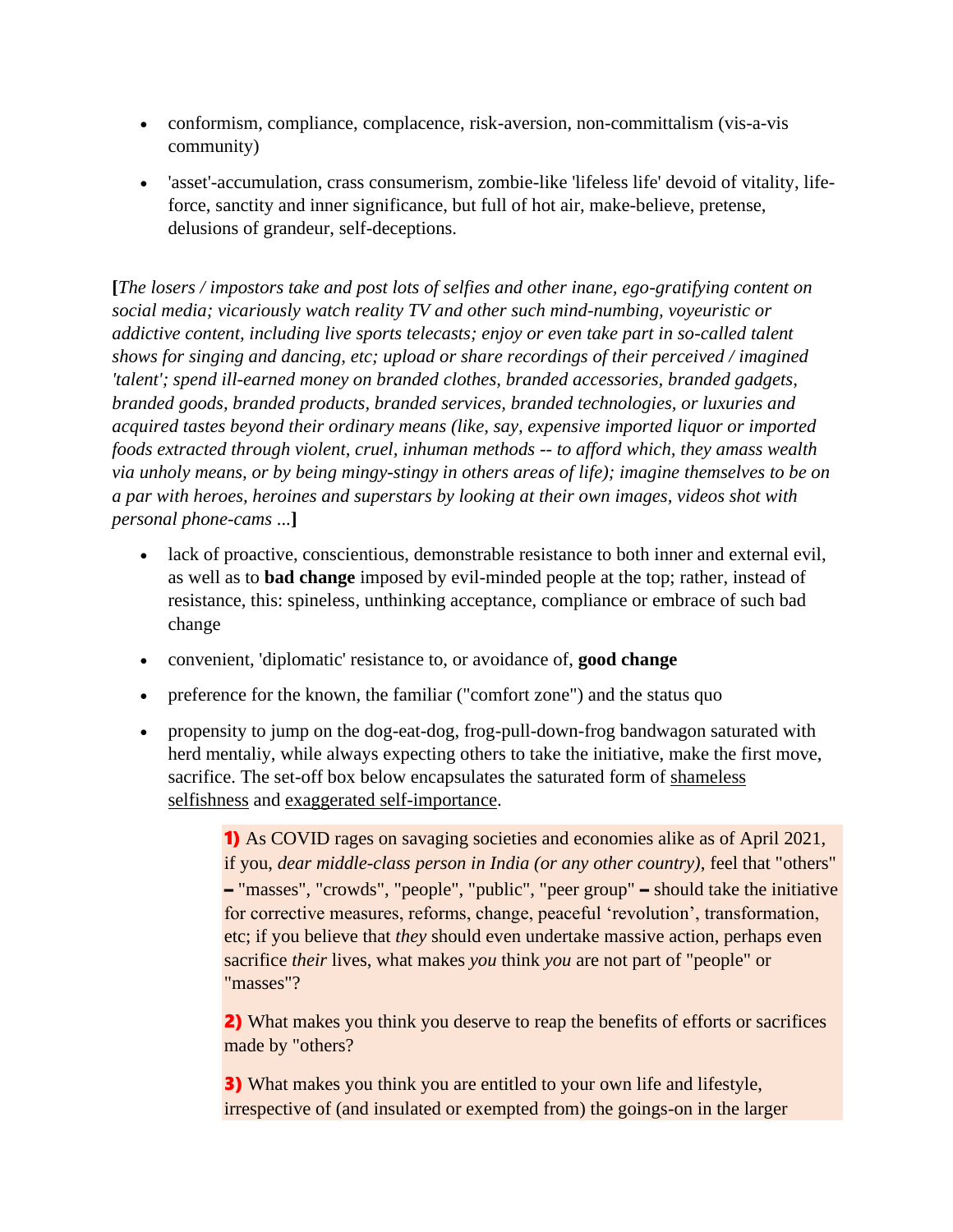ecosystem, while you expect your fellow middle-class people / peers, or those above them (like leaders/officials), to work for positive change for your benefit?

4) What makes you think your life, your priorities, your pursuits, your selfish, self-serving interests, are somehow more important than those of "others"?

5) **i)** We mean NO offense to anyone here; rest assured, we don't mean to disparage any individual or group in particular -- but, let's discuss this issue dispassionately, objectively, in the context of the nature-nurture debate, shall we? **ii)** Are you sure you have to perpetuate your genes by reproducing, without sparing a thought for the larger ecosystem, the environment and community on which you and your offspring will have to depend anyway? **iii)** What makes you think your genes deserve to be perpetuated? **iv)** Have you [ever read](https://en.wikipedia.org/wiki/Dysgenics) about ["dysgenics"](https://www.lexico.com/definition/dysgenic?s=t) and "*[Idiocracy](https://en.wikipedia.org/wiki/Idiocracy)*"? **v)** Why should the larger ecosystem enable you to perpetuate your genes and nurture your offspring when you don't believe in nurturing and protecting the ecosystem in a symbiotic way?

6) **i)** What is the economic and social value you and your family bring to the society's table anyway that others have to make efforts, even sacrifices, while you nurse the smug sense of entitlement to the fruits of their efforts? **ii)** Is the larger ecosystem getting justifiable and attractive returns on the "investment" in you and your family?

7) **i)** Do you really deserve a Jesus Christ, Mahatma Gandhi, Nelson Mandela, Dr Martin Luther King Junior or a Potti Sriramulu? **ii)** What is the use of such people setting a personal example as well as sacrificing their lives for people like you?

8) If you are basking in the reflected glory of your employer (probably a big name, an MNC, a blue-chip company, a profitable enterprise, or prominent organization), are you sure your employer is really corruption-free, community-, environment- and planet-friendly, employing sustainable practices in both letter and spirit, in both fact and practice (not just the bullshit of make-believe media statements and press releases on CSR that exaggerate, misportray or misrepresent details while hiding truths)?

9) Do you really believe that just paying some paltry taxes and doing some skilloriented job (*for what is most likely to be a corrupt, anti-people, anti-society, planet-destroying organization/employer*) somehow make you special, valuable and that *you* therefore deserve the "goodies" you assume the larger ecosystem owes you?

10) **i)** Do you really deserve your job, in terms of being the best person available/suitable for that particular job, and capable of not only performing in it optimally but also outperforming in that role? Or, did you land your job using unethical means, foul methods, fraud, "recommendation", or similar questionable,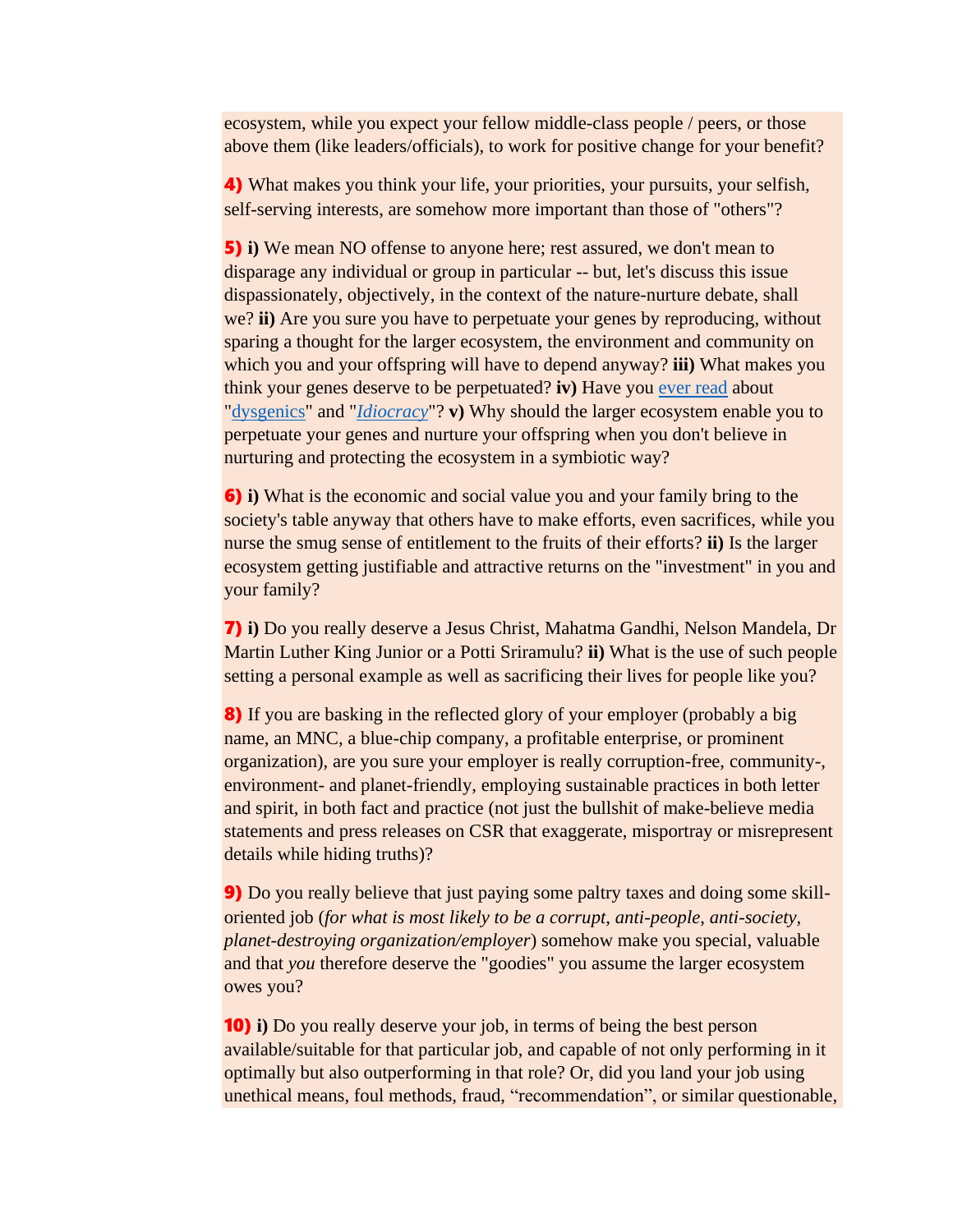insincere or corrupt practice like nepotism, favoritism, sucking up like a toady to higher-ups, misrepresenting facts, or through some sleight of government policy that bestowed unfair advantage and undue favour? **ii)** Are you surviving in your ill-gotten job / vocation that you are not fit for, through posturing, impostor-like make-believe acts, pretending to be that which you are not? **iii)** Even assuming you landed your job through the "proper channel", merit or through sheer luck, are you sure your heart, conscience and deeds are still clean, incorruptible? **iv)** Or, after landing the job, instead of improving and upgrading yourself by utilizing the opportunity / luck / grace bestowed upon you, have you compromised on good values and sold your soul to the Mammon, under the pretext of "practical" aspects of life, harsh realities of life, or due to greed, ego and arrogance? **v)** Are you just a middle-class mediocre person who never pursued excellence except putting in donkey's hours in your assembly-line kind of job (*say as a call center fellow, or back-end coding fellow / data analyst / business analyst, risk specialist, fund manager, bank executive, "presstitute", salesman, merchant, trader, broker, novelist, 'home-maker', researcher, street-level physician, businessman, etc*) to make "both ends meet"? **vi)** Do you falsely imagine you are a hero making a difference, and that your greed-, ego-, ingratitude- and insecurity-fuelled life has been a valiant struggle worthy of a Nobel prize?

11) **i)** Are you consciously aware of the "value system" you are using in your life? **ii)** Is your "value system" aligned with "cosmic laws" (*karmadharma*)? **iii)** If they are not in alignment or sync, are you prepared to live your life if everyone else, too, disregards "cosmic laws" and employs your own "value system", or their own value system? **iv)** Are you prepared to live by and die by your "value system"? **v)** When was the last time you reflected on your own life, the critical-juncture choices and decisions you made and their outcomes? **vi)** When was the last time you updated yourself with mankind's real-life history and drew lessons from it in a conscious, deliberate way, so as to apply such self-drawn lessons and insights in your day-to-day life? **vii)** When was the last time you introspected about your life so as to review the consequences of disregarding or violating "cosmic laws" (*karma-dharma*) that hurt you as well as your family?

12) **i)** You assume the personal, health, social, financial and professional interests of yourself and your family are more important than others' as well as of the ecosystem's. That is understansable. But, are you sure your spouse / partner really loves you? **ii)** Does his / her heart beat for you really? **iii)** Do you really love your spouse / partner? **iv)** Is your marriage / relationship an unholy alliance of mutual convenience bereft of genuine, unconditional "love" and sanctity but shaped by tyrannical social customs, or pressure of expectations of your extended family/clan, or desire to be accepted as part of the "mainstream", or fear of social stigma that might ensue on defying traditions, or mindless, unquestioned conformism and compliance, or shameless, self-deceiving, delusional makebelieve lived for social media and characterized by "let's scratch each other's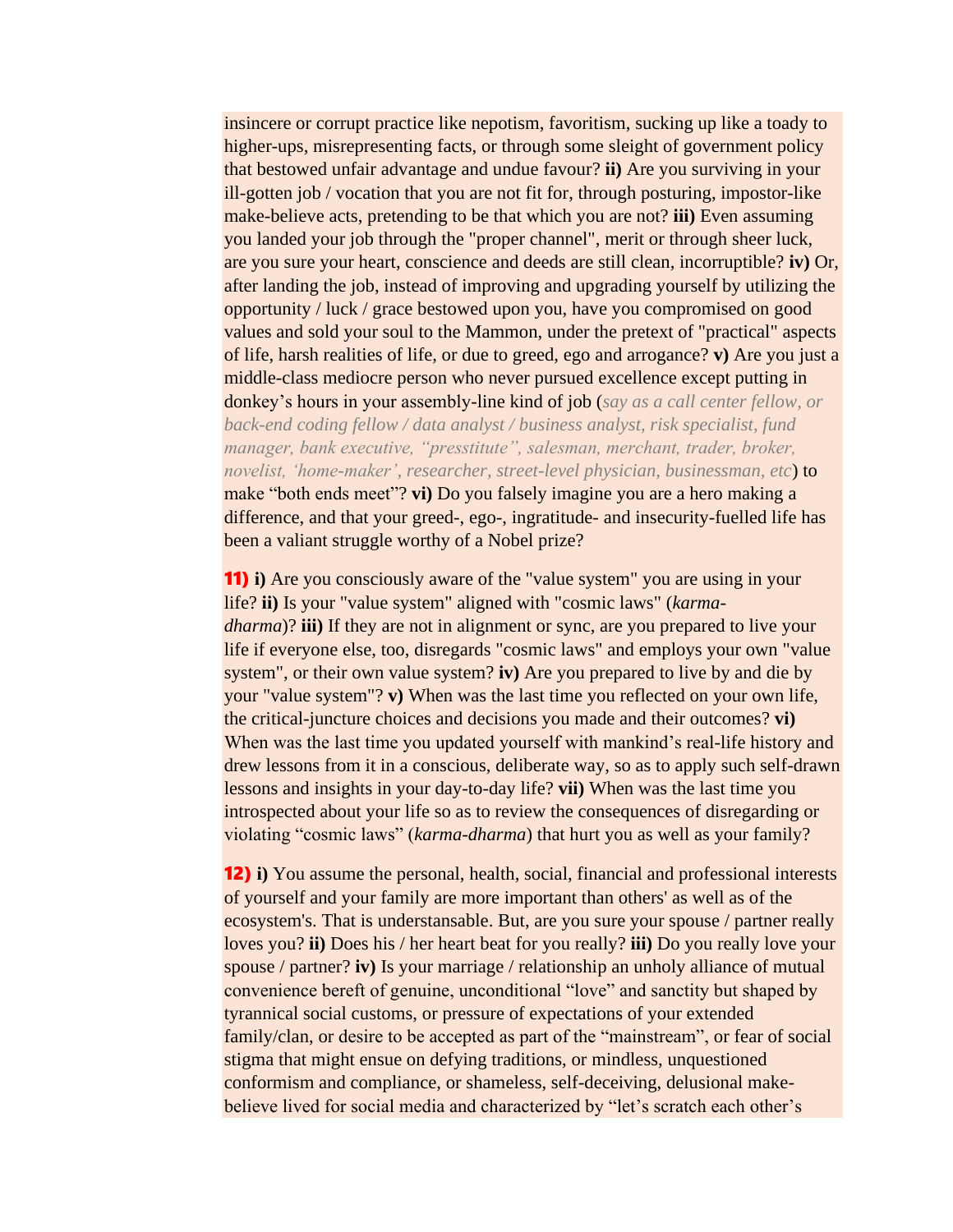back"? **v)** Are you just an ATM (cash machine) for your children? **vi)** Are you just a bedroom-mate for your spouse / partner? **vii)** Do your children really look up to you? **viii)** Through your actions and choices in real life, have you set a personal example for your children (and grandchildren)? **ix)** Are you helping them find their calling? **x)** Have you instilled "good values" in your children? **xi)** Or, are their minds controlled by the ecosystem of culture, advertisements, mass media, entertainment, social media, online channels? **xii)** Are you imposing your own will, unfulfilled desires, demands, society's manufactured false expectations on them?

13) **i)** What exactly are you and your family chasing in life anyway while running the "rat race"? **ii)** Why is it important and for whom? **iii)** Would you run your race (or chase whatever that you are chasing) on some secluded island, cut off from the rest of the world, since you seem to believe you are an island and hence need not bother about the larger ecosystem? **iv)** If you think you are so self-important, and that your lives / genes are significant, and if you imagine that what you are doing (job / business / vocation / "service") is also important (for yourself and your family), why don't you visualize a scenario wherein you and your family happily retire to some secluded, self-sufficient, resource-rich, safe and secure island or a similar spot on a mountain or in a forest and live in a self-sufficient way, undisturbed by others, and fully dependent on yourselves, your talent, your strengths, your significance, and your merit?

- tendency to believe and take seriously ego-scripted, ego-gratifying (hence self-deceiving) narrative about oneself -- where (in that self-story) self is a hero / heroine / superstar... a victim of circumstances struggling against all odds and succeeding in spite of everything - the self-deluding, imaginary "struggle" being a hectic, busy-busy, comfort-addicted, convenience-defined life full of selfish pursuit of personal interests, often in a thoughtless, unconscious way fit for an automaton / robot, or through unfair, undeserving, unholy, illearned advantage over others.
- Worse, they have the cheek and gall to think of those who made way for them, who helped them, who got cheated by them as 'losers'.
- Worst of all, driven by a vulgar (but unrecognized) sense of entitlement and smothered, suppressed conscience, they think the underprivileged, the oppressed, the exploited and the helpless are a mere fact of harsh life, little realizing they (impostors) are culpable for the mess directly or indirectly.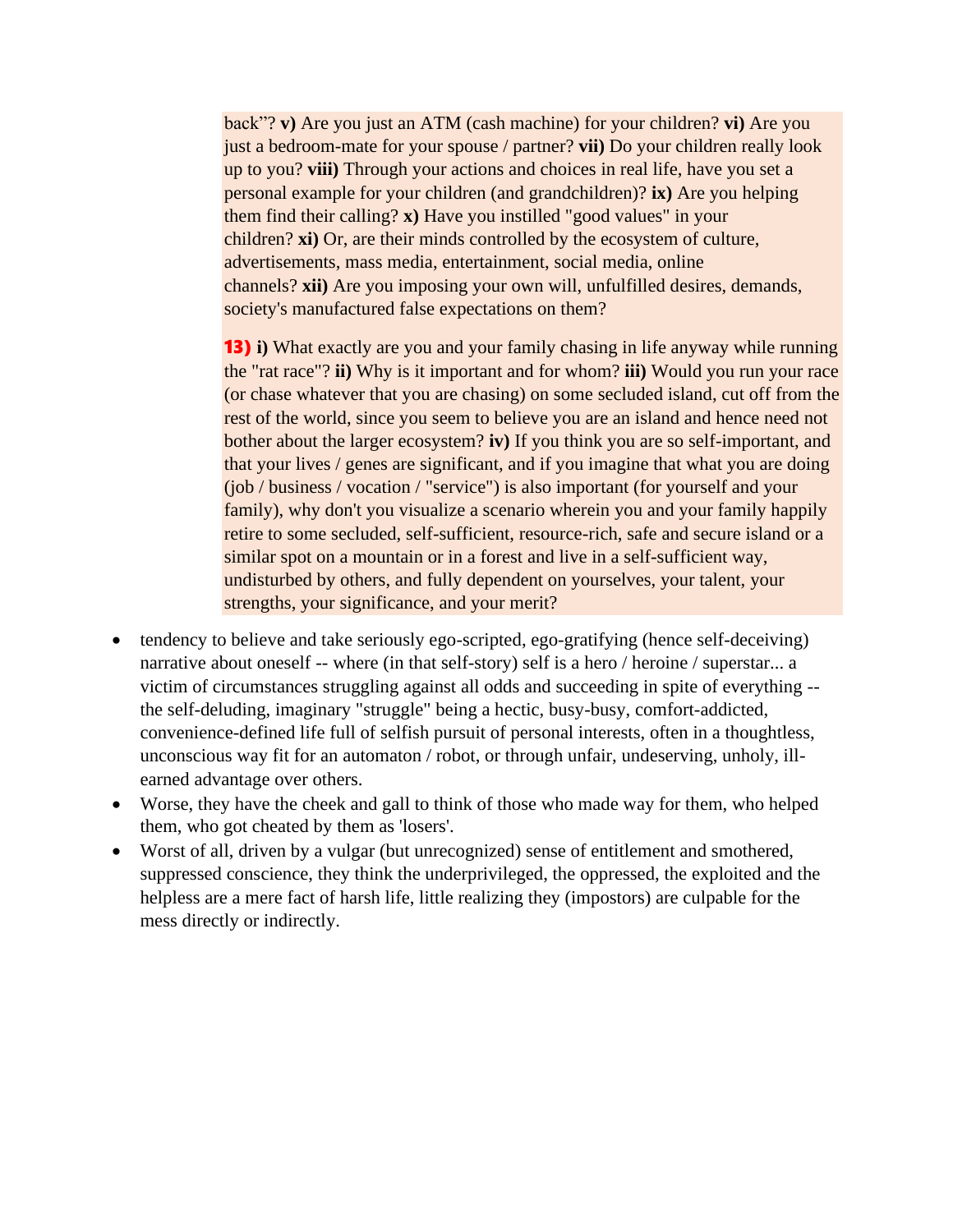#### **3) Middle-class people grab what they don't deserve by depriving others who truly deserve it.**

Or, middle-class people 'help' themselves to what they don't deserve by stealing/usurping it from those who created it from scratch by dint of hard work, creativity, and imagination.

### **4) Middle-class people don't want 'really true success' either at the next higher level(s) or even at the so-called top level, which is there for the taking but they don't want to take it.**

#### True mystery, if there ever was one!

'Really true success' either at the next higher level(s) or even at the so-called top level is something middle-class people should truly pursue and attain, which is their duty and responsibility ("*dharma*") to achieve; but they steer clear of it anyway.

Why? Because of the following reasons:

- They are afraid of really true, "top" success
- They lack confidence and faith in themselves due to ignorance (or lack of awareness or true information/insight on "top-level" success)
- They are intellectually, philosophically and spiritually lazy
- They are addicted to intellect-disabling or intellect-destroying addictions, vices or weaknesses like harmful substances (foods, beverages in solid, liquid or gaseous forms) or idiotic concepts, fantasies, escapisms, psycho-socioeconomic traps
- They are slaves of their ego / dark side / "lower self"
- They are scared of embracing change and lifting themselves out of their cucoon-like comfort zone created and preferred by their ego
- They wallow in mediocrity, avoid pursuit of excellence, resist self-upgradation and evolution as "change" is interpreted by their ego as "too much hard work", which is in turn labelled by the subconscious mind as "pain", which in turn triggers the primal or primitive "avoid pain and seek/reinforce pleasure" response.

The Western-type economic system of capitalism, characterised by the so-called free market enterprise, has trapped the majority middle-class people in an intellect-destroying, souldegrading, self-perpetuating, addictive, and seductive vicious cycle.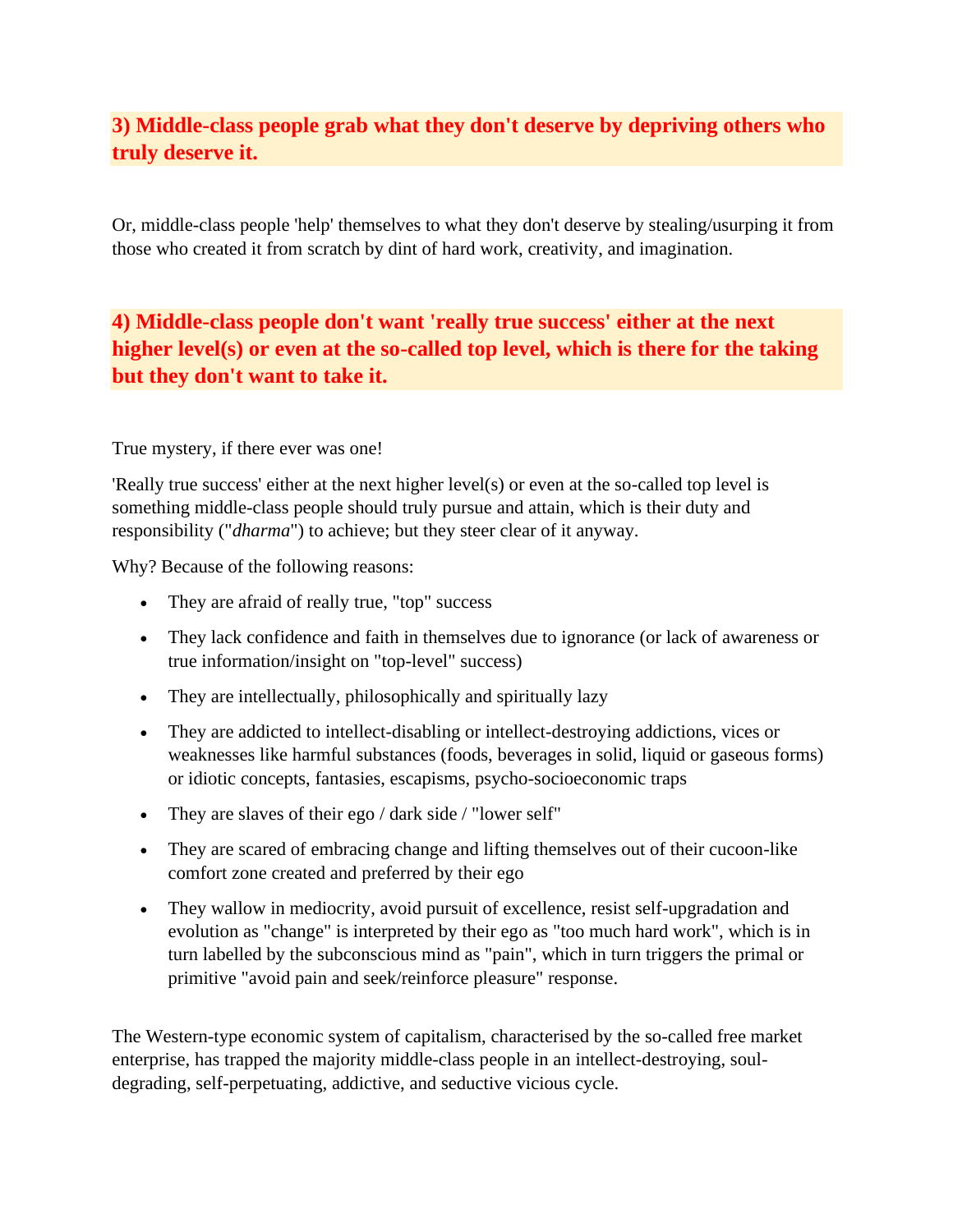That vicious cycle is like a matrix full of layers upon layers with inter-connected nodes, with nodes in each layer cross-connected to other nodes across the matrix. Here is an overview of the node-rich layers that comprise the matrix of vicious cycle:

- ego, hyper-individualism, arrogance, excessive importance for personal likes and preferences
- physical comforts, sense pleasures
- laziness, mediocrity, complacency
- greed, fear, insecurity, anxiety, neurotic behavior, stress
- selfishness, self-centredness, self-absorbed lifestyle
- crookedness, deceit, wilyness, wickedness, duplicity, two-facedness, hypocrisy, intransigence, recalcitrance, intolerance
- wrong use of (or excessive reliance on) 'soft skills' like soft-spokenness, sweet words, conformity, compliance, interpersonal charm, external 'politeness', fake diplomacy (noncommittalism due to obsessive selfishness)
- incapacity for self-introspection, busy-busy hectic routines, belief in 'survival of the fittest', 'get ahead of others in the rat race by hook or by crook', cut-throat competition with peers
- indifference, apathy, non-committalism, make-believe, fake or hidden agenda-driven approach to community, society, environment; lack of proactive, fearless resistance to evil
- spinelessness, obsequiousness, dull conformism, 'yes-sir' syndrome / 'yes-madam' syndrome, 'no-problem' syndrome
- treachery, betrayal, backstabbing, ingratitude, biting the hand that feeds, opportunism, indecisiveness, timidity, and corrupted conscience
- impostor indulgence (pretentiousness, tendency to live in denial, slavery to delusions of grandeur and self-deceptions, propensity to postpone dealing with fundamentals and selftruths endlessly)
- risk-aversion, complacency (which is wrongly labelled by the ego as contentment, renunciation of greed), preference for status quo, avoidance of duties, responsibilities, commitments that don't further selfish interests
- lack of resistance to (or unquestioned, spineless acceptance of) 'bad change' imposed by evil-minded people at the top, but avoidance or perpetual postponement of the necessary 'good change' advocated by higher-realm people.